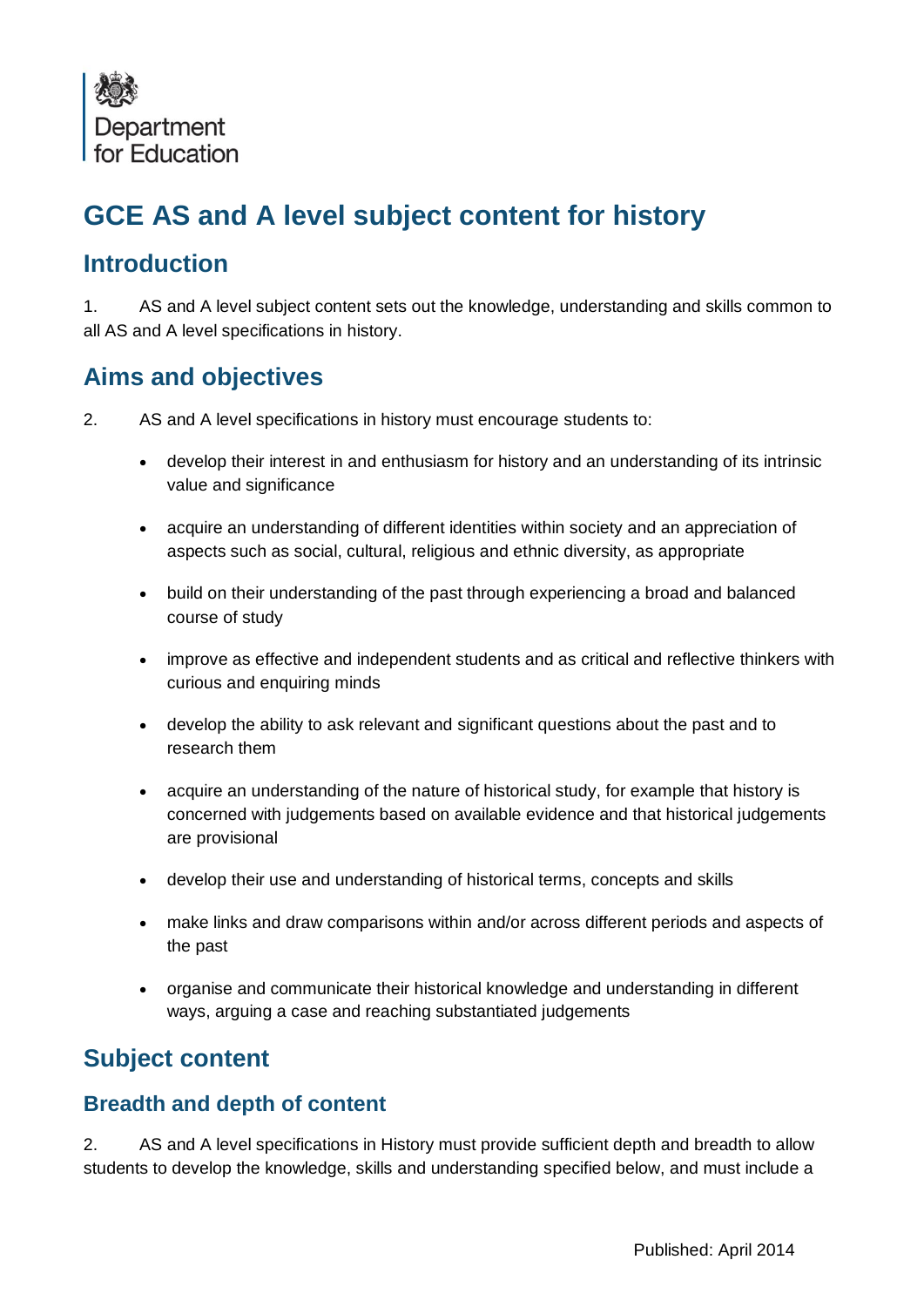rationale for the specification of topics including periods and/or themes which indicate how the following criteria for content are addressed.

3. AS and A level specifications in History must provide a broad and coherent course of study for all students whether they progress to further study in the subject or not.

- 4. There are no prior knowledge requirements for AS and A level specifications in History.
- 5. Both AS and A level specifications must require students to study:
	- the history of more than one country or state, including at least one outside of the British Isles
	- aspects of the past in breadth (through period and/or theme) and in depth
	- significant individuals, societies, events, developments and issues within a broad historical context
	- developments affecting different groups within the societies studied
	- a range of appropriate historical perspectives, for example aesthetic, cultural, economic, ethnic, political, religious, scientific, social or technological
- 6. In addition, A level specifications must require students to study:
	- topics from a chronological range of at least 200 years
	- a substantial (a minimum of 20 per cent) and coherent element of British history and/or the history of England, Scotland, Ireland or Wales
	- change and/or development over a period of time sufficient to demonstrate understanding of the process of change, both long term (normally at least 100 years) and short term

#### **Knowledge, skills and understanding**

- 7. AS and A level specifications must require students to:
	- demonstrate knowledge and understanding of the aspects of history studied and historical debates
	- demonstrate their breadth of historical knowledge and understanding by making links and drawing comparisons between different aspects of the period, society or theme studied
	- demonstrate their understanding of key historical terms and historical concepts, such as change, continuity, causation, consequence and significance
	- analyse and evaluate the causes and consequences of historical events and situations, and changes and developments in the periods and/or themes studied